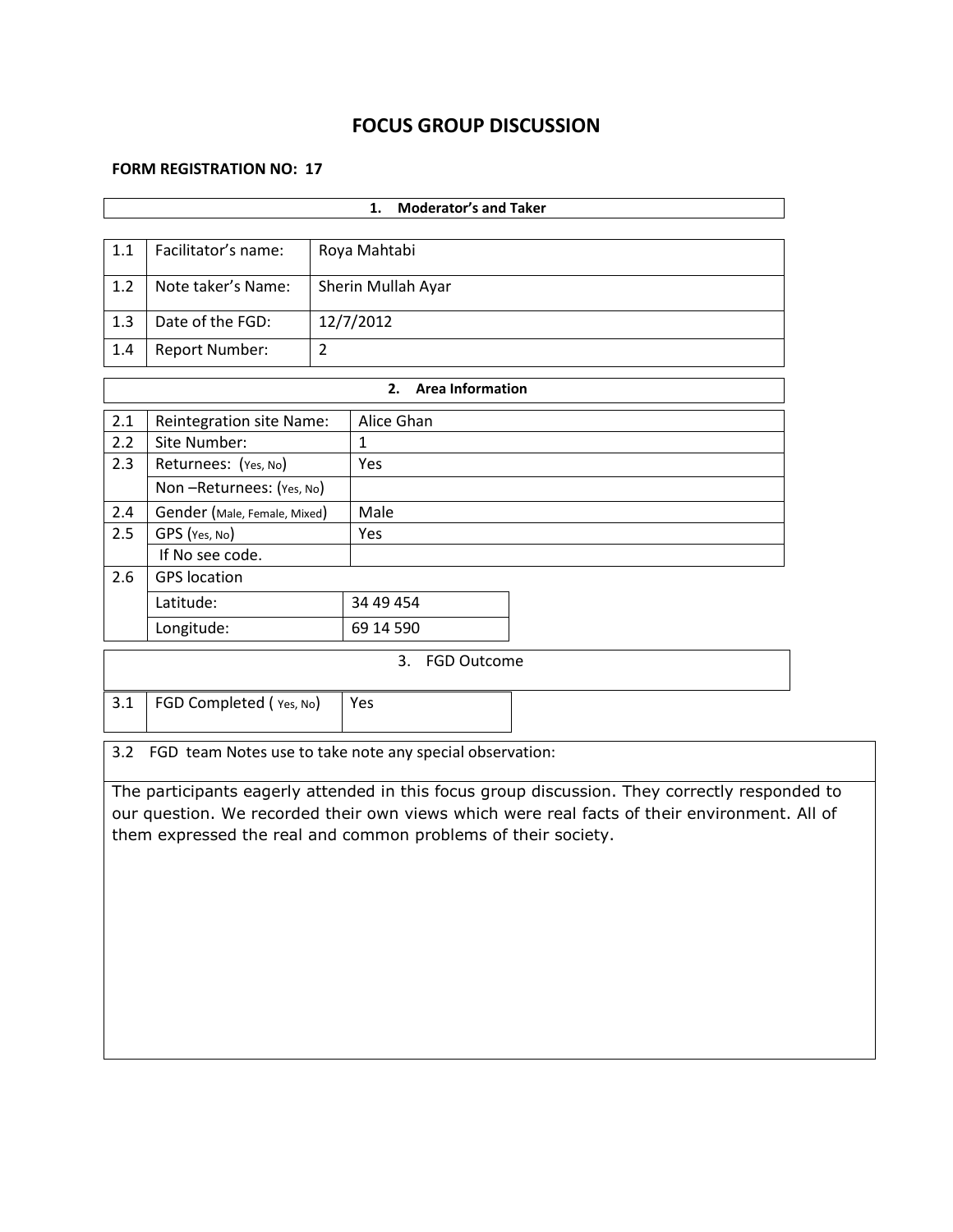| 4. Data Management Information (Internal Use Only by Database Entry Team) |  |                  |                              |                    |        |       |  |  |
|---------------------------------------------------------------------------|--|------------------|------------------------------|--------------------|--------|-------|--|--|
| 4.1 Date of Interview                                                     |  | 12/7/2012        |                              |                    |        |       |  |  |
| 4.2 Interviewer's number                                                  |  | Male Interviewer | $C-5$                        | Female Interviewer |        | $C-1$ |  |  |
| Supervisor's number<br>$C-14$                                             |  |                  | Regional Supervisor's number |                    | $C-13$ |       |  |  |
| 4.5 Date of office editing                                                |  | 13/7/12          |                              |                    |        |       |  |  |
| 4.6 Office editor's code                                                  |  |                  | $C-14$                       |                    |        |       |  |  |
| Date of data entry<br>4.7                                                 |  |                  | 9/26/2012                    |                    |        |       |  |  |
| Data entry officer code<br>4.8                                            |  |                  | 10                           |                    |        |       |  |  |

| List of Participants in Focused group discussions (F.G.D) |            |  |  |  |
|-----------------------------------------------------------|------------|--|--|--|
| Province                                                  | Kabul      |  |  |  |
| District                                                  | Qara Bagh  |  |  |  |
| Site Number                                               |            |  |  |  |
| Village                                                   | Alice Ghan |  |  |  |

| No             | <b>Name</b>      | <b>Position</b> | Occupation      | <b>Contact No</b> | Age |
|----------------|------------------|-----------------|-----------------|-------------------|-----|
| $\mathbf{1}$   | Khowaja Mohammad |                 | Member of Shura |                   | 75  |
| $\overline{2}$ | Khowaja Padshah  |                 | Member of Shura |                   | 50  |
| 3              | Agha Mohammad    |                 | Member of Shura |                   | 58  |
| 4              | Ahmadullah       |                 | Member of Shura |                   | 27  |
| 5              | Khaibar          |                 | Member of Shura |                   | 21  |
|                |                  |                 |                 |                   |     |
|                |                  |                 |                 |                   |     |
|                |                  |                 |                 |                   |     |
|                |                  |                 |                 |                   |     |
|                |                  |                 |                 |                   |     |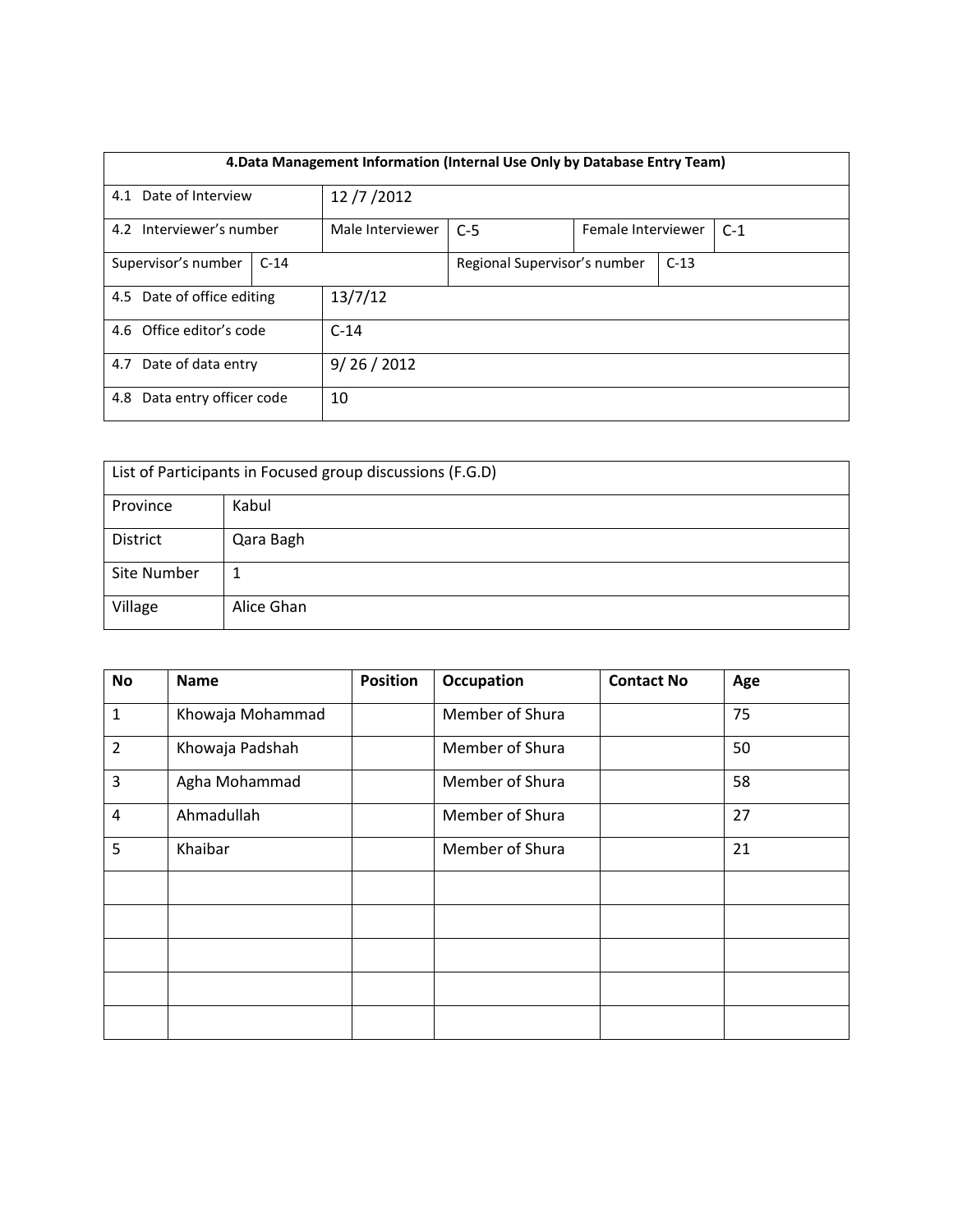# **Preface**

This focus group discussion was fulfilled by assistance of Alice Ghan head of Shura. We performed the interview with the participants at the office of the Shura. Five participants eagerly participated in the interview. The participants were randomly selected for the interview. The participants keenly responded to the questions. We didn't face with any problem during the interview. It was an effective interview which was successfully performed. Facilitator of this focus group was Roya Mahtabi and note taker was Sherin Mullah Ayar. By cooperation of each other we successfully concluded the interview.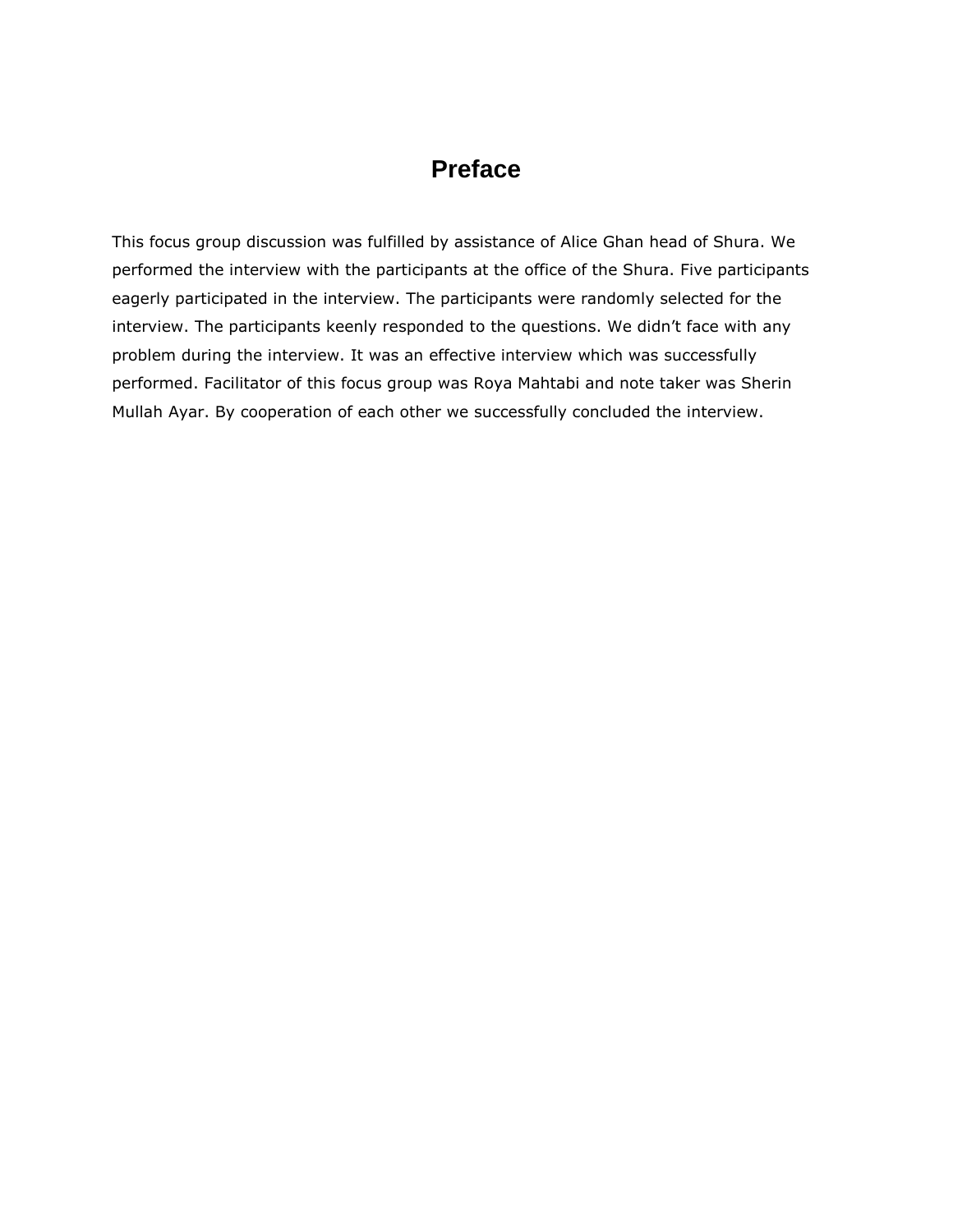# **Section A: General and Specific Concerns**

### **Pat A: Education**

### **Q1- What are your concerns regarding education for returnees?**

**P1**- We have a lot of problems in field of education. In addition to education we have also problems in field of potable water. I don't know what the reason is that no one wants to help with us.

**P2**- Our school doesn't have teachers, potable water and a regular teaching method for the students.

**P3**- At the present, there are about 1020 households in our region that about 100 households are very poor. We blame our selves that why we came from the Iran to Afghanistan. Due to absence of school and academic centers in Afghanistan our children are illiterate. High ranking officials do not serve to the public because they are assigned based on reference. We are not aware that where and when all these donations of foreign countries were expensed. We haven't been donated by any organ since we have repatriated from the Iran. If we knew that the government plays game with us under the name of repatriation we will never return to Afghanistan because we are faced with major problems here in Kabul. We became borrower when we returned to Afghanistan. We are faced with a lot of problems in areas of livelihood.

**P4**- Afghanistan has been engaged in battles due to uncertain reasons for more than three decades. If we knew that the government doesn't cooperate with us, we would never return Afghanistan. One of the major problems of these residents is lack of water because without water life is impossible.

**P5**- There are only four teachers in our school so the most of the residents are very concerned and they have to leave toward areas where there are schools and academic centers.

### **Part B: Health Services**

### **Q1- What are your concerns regarding access to health services for the returnees?**

All of the participants said that they are faced with major problems in this field because there is not a clinic or hospital in their village so they have to take their patients to the Kabul city.

### **Part C: Access to drinking water**

### **Q1- What are your concerns regarding access to potable water for the returnees?**

All of the participants said that the residents of this area utilize the water like oil because the people are faced with lack of water. Water is provided by the tankers in the reservoirs which doesn't have a good quality.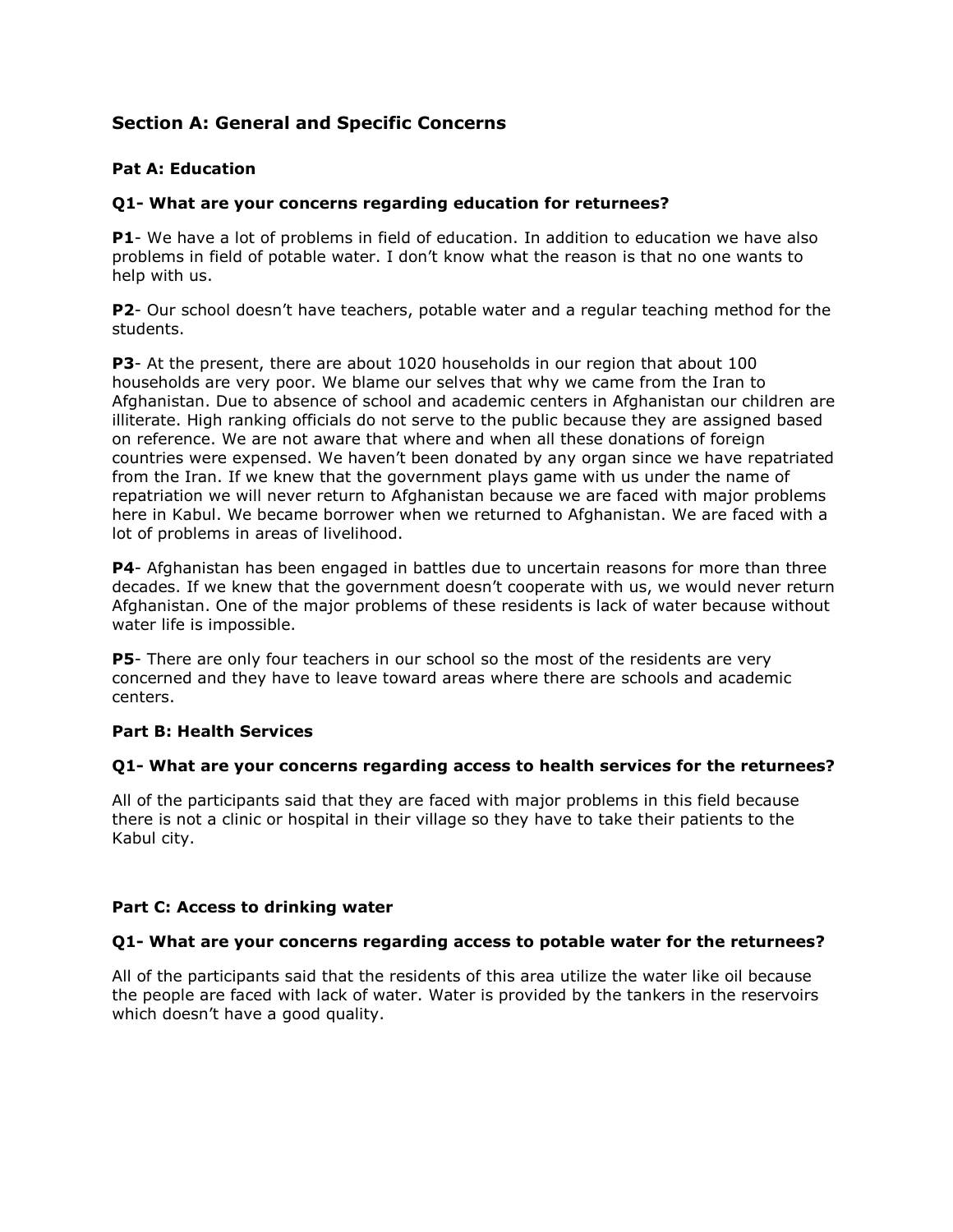#### **Part D: Access to Food/ Market**

According to the statements of all participants that the residents of this area do not have access to the market so they travel to either Qara Bagh district or Kabul City in order to purchase their necessary items.

#### **Part G: Access to employment opportunities**

All of the participants said that the residents of this area do not have access to employment opportunities so they have to travel to other provinces in order to get a job and earn money for their family.

#### **Part L- Security**

All of the participants mentioned that they themselves have maintained security situation of their region. The local residents of Qara Bagh district do not have a good behavior with us because they blame returnees on usurpation of their lands. We are in minority so most of the donations are distributed to the local residents of the area because services are not equally provided for whole of the residents.

#### **Q2- Do you believe that returnees and non-returnees have equal access to services and resources?**

All of the participants said that both returnees and non-returnees have equal access to services and resources. But donations are not equally distributed among the returnees. They enumerated water, electricity and lack of schools as their prior major concerns of Alice Ghan town.

### **Section B: Governance and Participation**

### **Q1- How effective is the government?**

All of the participants said that the government is not effective because we have not been exploited from the donations yet. So when the government doesn't pay attention to us then we also don't cooperate with them. Some of the returnees were donated lands but other villagers however they were deserved but still they have not been donated shelters yet.

**P3**- The government should pay attention to our problems. We should inform other immigrant to give up from decisions regarding repatriation to Afghanistan.

**P4**- When other countries are faced with a problem first of all the high ranking officials pay serious attention to the following sections for returnees and IDP such as transportation, drinking water, school, animal clinics, human clinics and electricity.

**P4**- The current government of presidents Karzai is not able to bring justice in the region because most of the high raking officials are living in the palaces but the returnees and poor people are drowned in their problems in various fields. Most of them do not have shelters so we blame the government for all of these problems.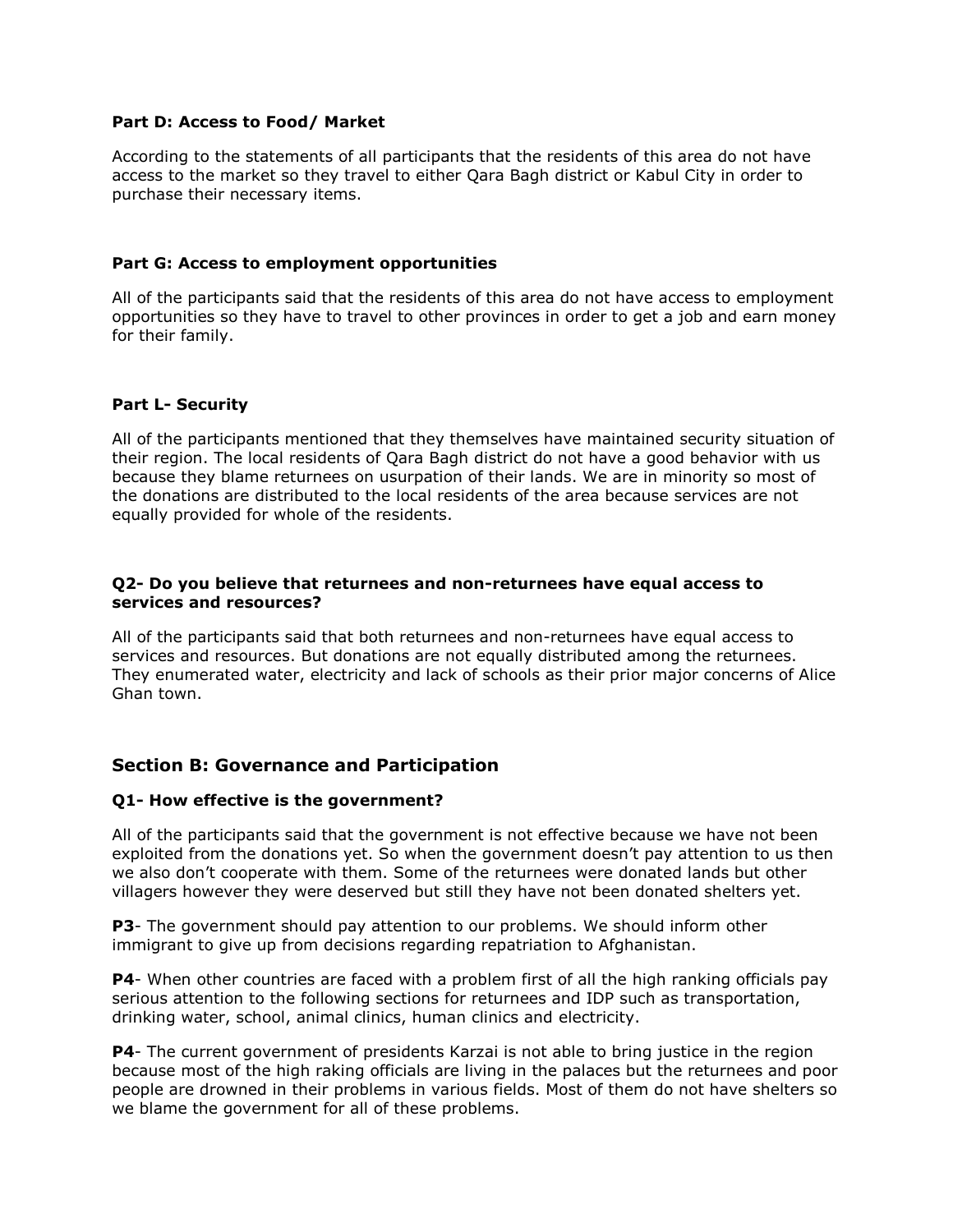All of the participants once again went to say that the government should pay attention to poor and needy people but the current government has not paid attention to the needy people but instead of that they poor people have been trampled. If the government doesn't resolve our problems we will block the road of Alice Ghan.

#### **Q2- Since the government has been elected what changes have you observed in areas of livelihood?**

**P1**- I have four sons. I have sent them to my sister's home to Kabul in order to study their lessons at one of schools.

**P4**- Before the establishment of Karzai's government there were more employment opportunities than today. At the present the investors have decreased the employment opportunities. Economic condition of returnees has worsened than before.

**P5**- We have not been witness of positive changes in areas of livelihood since the establishment of the current government. Living condition of returnees has worsened than the past because their children are very back warded in field of education due to absence of school in their village. The government of Karzai has worsened living condition of the people. When the vehicles of foreign courtiers cross from the streets the civilians are not allowed to drive their cars. They block the roads on civilian as long as the vehicles of ISAF cross from the road. In such conditions most of the patients are died because of the road blockage on civilians. We had equal access to services like citizens of Pakistan while we were in Pakistan. The government of Taliban was much better than the current government because during the Taliban regime the security situation and employment opportunities was better than today.

**P3**- Since the establishment of the current government the people are deprived form the access to drinking water.

### **Q3- Are the women consulted on important issues? If yes, what issues? How are they?**

**P3**- Today I came after consultation with my wife. Whole members of our family consult with me regarding different issues.

All other participants also added that they consult with their women on different issues because the life is going on very well based on consultation with each other.

### **Q4- How do people get access to information? Regarding rights, laws, policies and national institutions?**

All of the participants said that they get information from the radio, TV, local shura and tribal Jirga.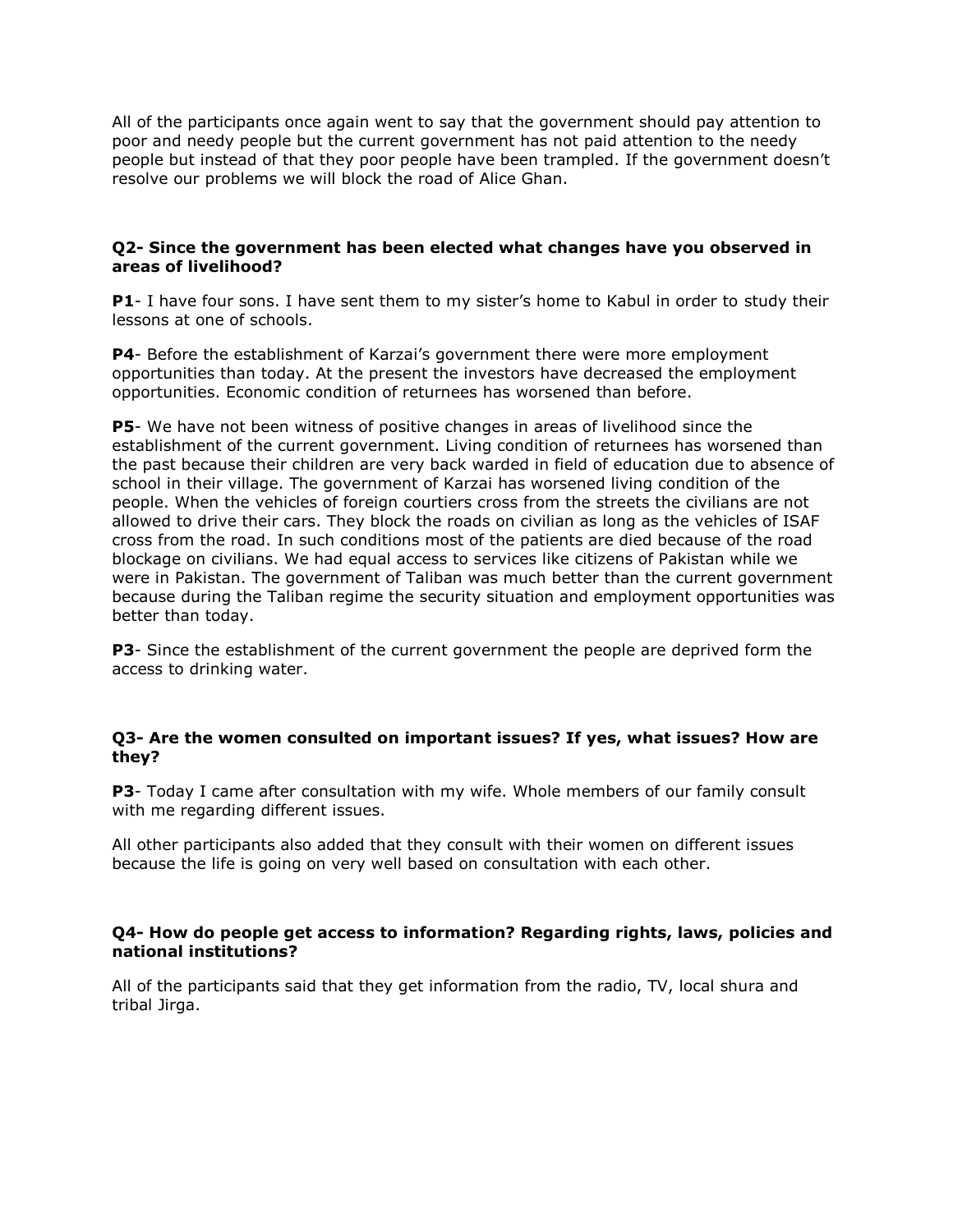# **Section C: Access to livelihood, social and economic security**

### **Q1- How do you feel about the land was allocated to the returnees?**

All of the participants said that they are very pleased from the allocation of lands for the returnees. Because they lived in the rental houses but now their problem regarding access to shelter has been resolved. A school was also built for the residents of the area. In spite of that a vehicle has also been dedicated by the UNDP in order to transfer the villagers from Alice Ghan to Kabul City. The residents of the area had opened grocery shops along the Bagram road but residents of Qara Bagh district didn't allow them but finally their dispute was resolved by the residents of Alice Ghan and now they running their shop keeping without fear and tension.

### **Q2- Were there problems because some non-returnees didn't have access to land?**

**P3**- When the land was allocated to me I went to the ministry of repatriation and immigrants to receive the documents of my land but the employees at the mentioned ministry didn't give me the documents because they wanted to receive bribe from me but then one of the employees who was a little honest he completed formal registration of my land's documents and then submitted them to me.

**P4**- The government is involved in different types of problems. The government is founder of bribe and corruption. When I wanted to complete the formal procedures of my land's documents while referring to governmental employees they asked me to pay them bribe many times. It is the issue that annoys me a lot.

### **Q3- Does the community have problems with crime? If yes, what types of crime?**

All of the participants said that they haven't been witness of any criminal action yet. One of the obstacles against our progress is lack of water which has been imposed by the residents of Qara Bagh district. A girl has eloped with boy from the Laghman district and resided in our region but when we got information regarding this issue we decided to expel the eloped boy and girl from our region because we have reputation and prestige.

#### **Q4- How do people get access to information regarding rights, laws, policies and national institutions? Who typically commit the crimes? ( Probe: men, youth and women) Who typically are the victims of crimes?**

All of the participants said that they got information regarding rights, laws, policies and national institutions from the Shura and religious scholars of the region. Generally the men perpetrate most of the criminal actions and the victims of their crimes are women. For example in case of murdering the women are generally sacrificed under the name of Baad because she is submitted to the family of the murdered person.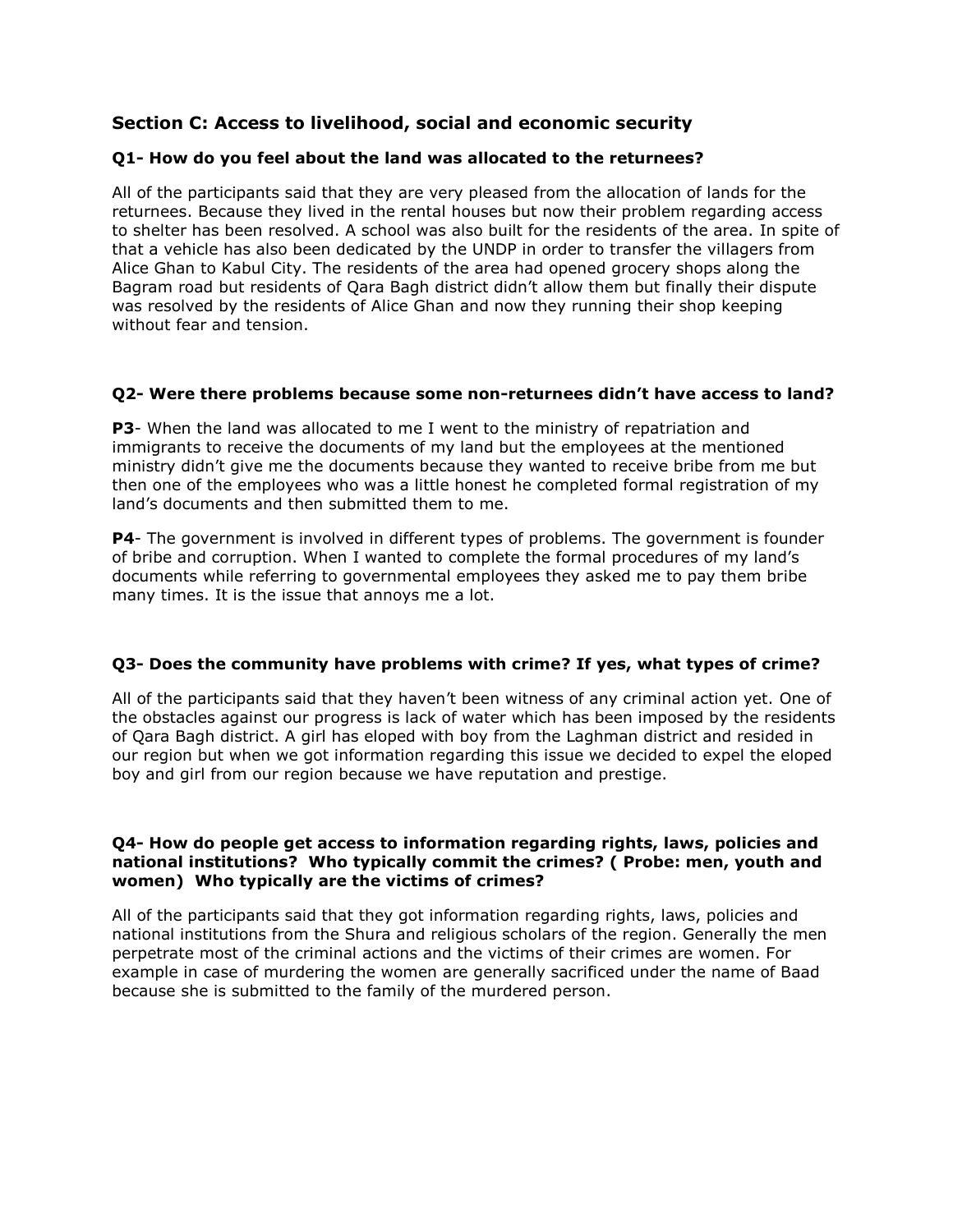### **Q5- Is unemployment higher among returnees than non-returnees? For example food for work and food for cash projects?**

**P2**- said that employment of the local residents is higher than returnees because the local residents have enough experience. For example in the construction projects returnees are not employed because they don't have enough experience in this field.

**P3**- The owner of the companies employ his relative for implementation of the projects.

**P1**- Some while ago a culverts construction project in the region. The project was nearly completed but still some work was remained but they stopped the project due to the cold weather. The implementers of the project gave us the responsibility of the project to the villagers. At first we accepted the mentioned responsible but then when we considered that we didn't have proficiency in this field we rejected their proposal and gave up from the responsibility of the mentioned project.

### **Q6- Do the community members have more skilled workers than the returnees?**

All of the participants had similar answer so they said that everyone has different skills and professions. For example returnees do not have experience in construction fields however the local residents of the region have more experience and proficiency in this field.

### **Q7- Do you believe that returnees and non-returnees have equal access to services and resources? If no, please give examples.**

All of the residents including returnees and non-returnees have equal access to services and resources. For example, donations of the donated organs are equally distributed for all of the residents.

### **Section D: Justice and Rule of Law**

### **Q1 Are there differences in the way the community functions now that returnees are living in the community? For example**

### **A. The way the community interact among themselves.**

All of the participants in response of this question said that the residents of this region have good interaction with each other.

### **B. The way the community builds and maintain relationships and trust**

Opinions of all participants: In response to this question they said that the people build trust and maintain relationship with each other. For instance when one of the households goes somewhere his neighbor protects his home. Sometimes when a person moves outside the village his neighbor looks after his family members.

### **C. The way the community support each other during difficult economic times**

**P4-** If necessary then the residents of the area support each other during difficult economic times for example some while ago one my neighbors who was baker faced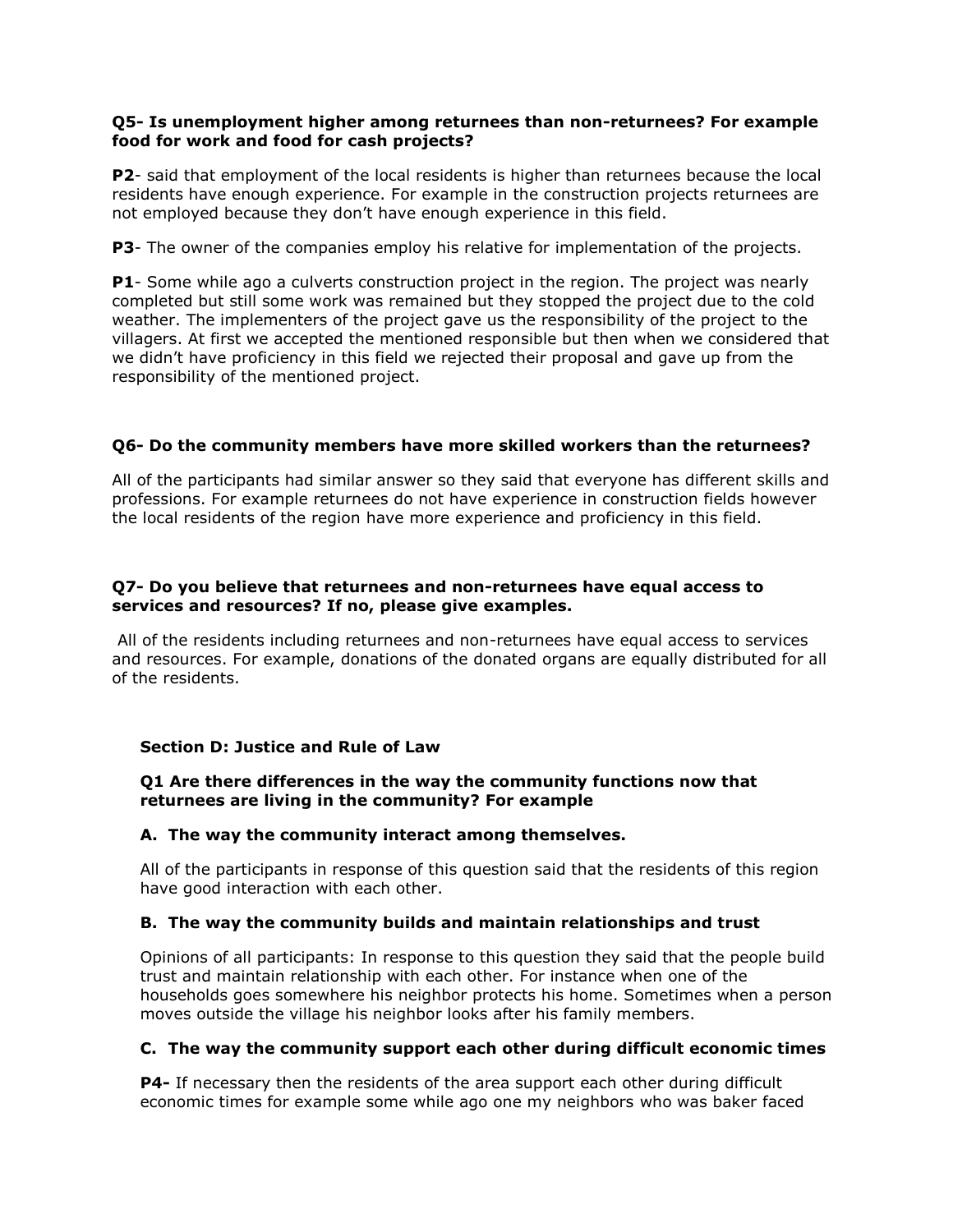with loss of money so I lent him some money in order to compensate his loss and once again revive his private business.

**P3**- I am about 10000 AF borrower of shopkeeper whose shop is located in Charikar district but I haven't paid his dept yet. When we lend money to person then we don't ask him to pay his loan immediately because we know that all of the villagers are very poor.

**P2**- Our neighbor are related to Hazara tribe who are very good neighbors for us. They don't spare lending us money every time that we want. They have always helped with us in different fields.

### **D. The way the community resolve disputes among returnees and nonreturnees?**

All of the participants said that all of the disputes are resolved within the village by assistance of the villagers. It is citable that the disputes are resolved without charge and for free.

### **E. The way the community share resources**

According to the statements of the participants that all of the residents of the area share their resources with each other for instance, they participate in all ceremonies of the one another. In addition they share their home appliances such as dishes with each other as well.

### **Q2- How safe is for women and girls to move around the community?**

All of the participants said that there is not any problem against the women and girls regarding their movement around the community.

P5- Some nights ago there was a wedding ceremony in our village. A woman along with her children who had participated in the mentioned ceremony returned from the wedding to her home during the night by herself and her children but there wasn't any kind of threat against them.

### **Q3- What do you think would improve safety of women and girls in this community?**

Views of all participants: The coordination between the villagers, members of the Shura and security organs can improve safety of women in our society. Besides, women and girls should also participate in improvement process of security.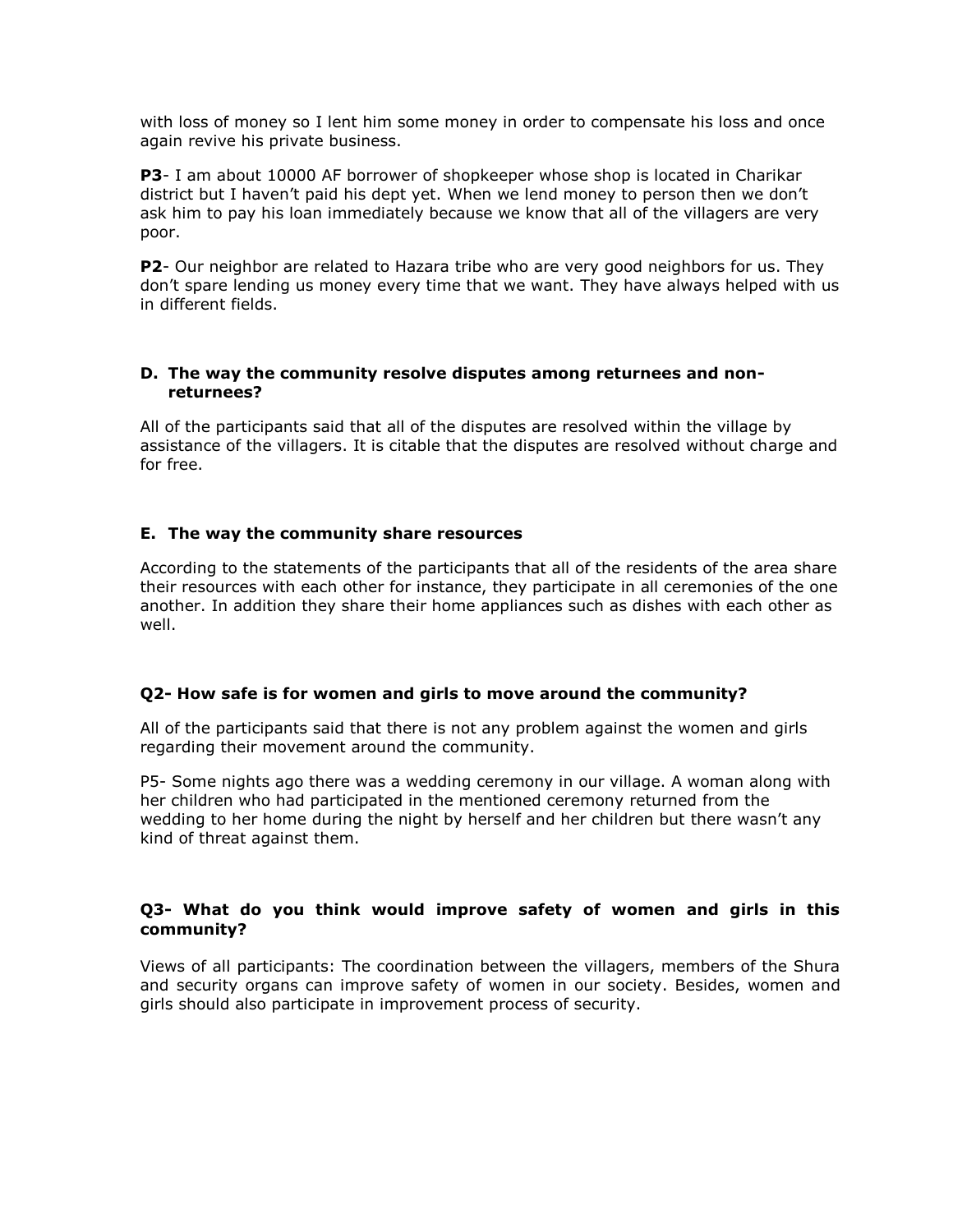### **Q4- Is it safe for men to travel outside the community during the day? Is it safe for men to travel?**

Views of all participants: It is very safe for men to travel both during the day and night especially in Qara Bagh district but they only problem is lack of transportation vehicles. All of the villagers have experienced very bitter moments during the past regimes so they are very happy from the current conditions. they don't have fear from the fights because they have been familiarized with battles.

### **Q5- Which group is the biggest threat to safety and security?**

**P1**- Malik of Qarabagh district called Anwar Khan wants to deteriorate safety and security situation of the region. In addition he wants to increase his influence among the villagers in order to worsen unity of Alasghan villagers. But the residents of our village are united and will never let him to implement his ominous objectives.

### **Q6- What can the community do to improve the safety and security of the community?**

All of the participants aid that they only way that can improve safety of our region is the unity among the people.

### **Q7- Have there been benefits to returnees relocating to your community? What are they? Are there any problems? What are they?**

Views of all participants: One of the benefits of returnees for their relocation is good weather of Alice Ghan. Its weather is not polluted like the weather of Kabul City. Besides, the residents of this area do not pay monthly fare because there aren't rental houses but they are still faced with major problems in fields of clinic, electricity, an asphalted roads.

# **Section E: Gender based violence**

#### **Q 1: without mentioning any names or indicating anyone specific, Can you tell me what kinds of incidents of violence against women and girls take place in the community?**

**P3**- One day a youngest boy who had came as guest to our neighbor's home kissed the hand of our neighbor's daughter on the lane. When I approached to them, I slapped him on his face and asked him regarding his behavior with our neighbor's daughter. He told me that he was her cousin. I censured him a lot and told him not to commit such unlawful actions on the lanes. He also pled himself guilty about his action and apologized from me.